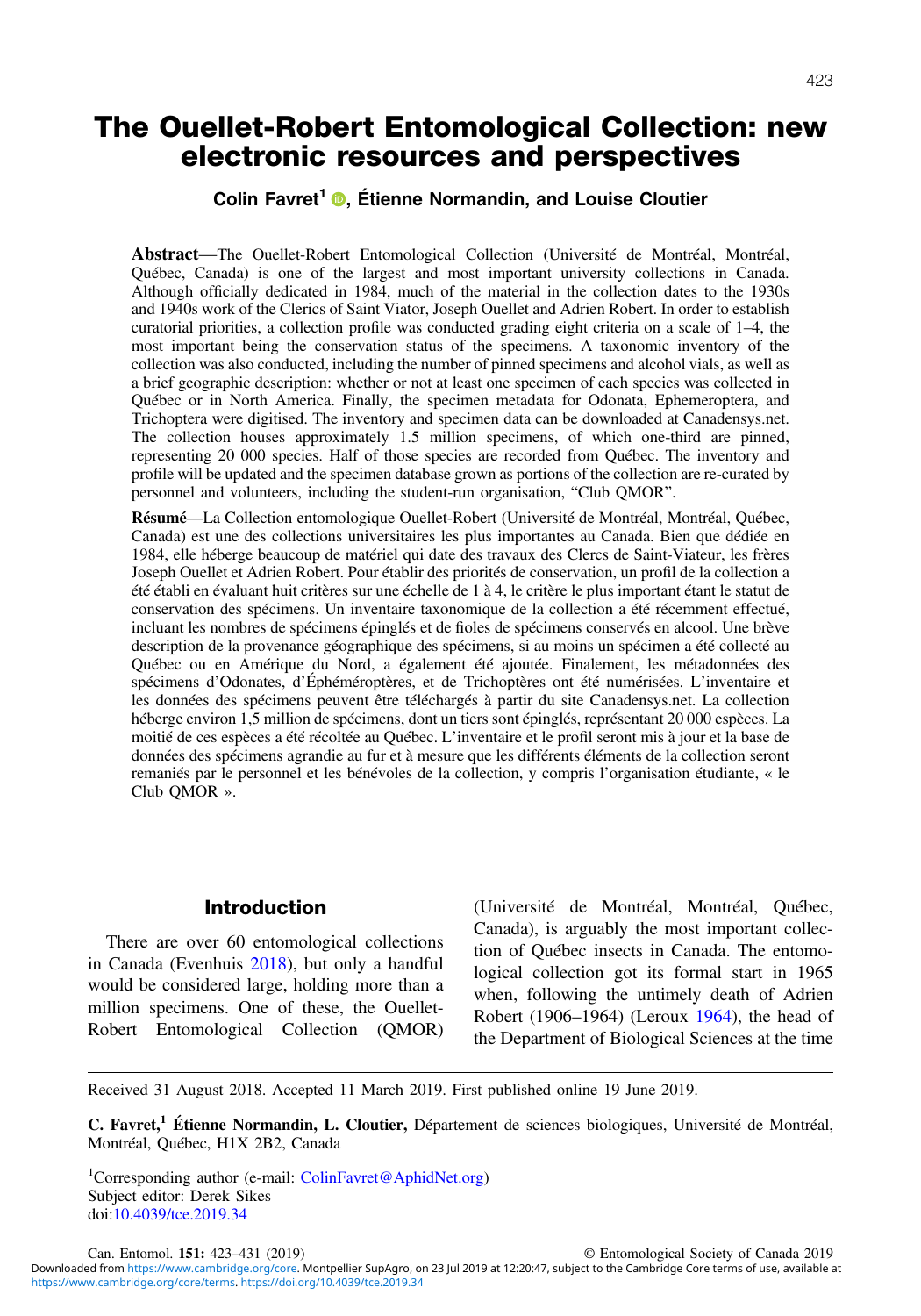(Pierre Couillard) negotiated with the Clerics of Saint Viator for the donation of the personal collections of Robert and Joseph Ouellet (1869–1952) (Robert [1952](#page-7-0)). It was as teachers at the Saint Viator Catholic Institution des Sourds-Muets (Institute of the Deaf and Dumb) that Ouellet had transmitted his passion for insects to the younger Robert, who later (1953) received a Ph.D. at the Université de Montréal studying the scolytid beetle (Coleoptera: Curculionidae: Scolytinae) vectors of Dutch elm disease (Ophiostoma Sydow and Sydow (Fungi: Ophiostomataceae)). Both entomologists had their own personal collections and had prepared teaching and reference collections on behalf of multiple other institutions (e.g., among others, Institution des Sourds-Muets and Collège Bourget in the case of Ouellet, and the Mont-Tremblant Biological Station in the case of Robert). It became the responsibility of Monique Coulloudon, first assistant to Robert and later entomological collection manager from 1965 to the mid-1980s, to integrate the various collections into a cohesive whole that would formally be named in honour of Ouellet and Robert in 1984.

Ouellet's contributions of some 250 000 specimens (Bonneau [1999](#page-6-0)) were of all insect orders, but especially Diptera. He had collaborated and taught with the Université de Montréal's first entomologist, Gustave Chagnon (1871–1966) (Jean [2009](#page-7-0)), whose collection was not left with his employer but is today found at Laval University (Ville de Québec, Québec, Canada). Ouellet published several articles on Québec Diptera, including the addition of many new records for the province (Ouellet [1941](#page-7-0)). Robert was particularly keen on Coleoptera, especially Staphylinidae, and Odonata, publishing books on both orders (Chagnon and Robert [1962](#page-6-0); Robert [1963\)](#page-7-0). Robert's already substantial Odonata collection was increased by his entomologist successor and interim collection curator from 1965–1971, Jean-Guy Pilon (Harper [1999\)](#page-7-0), who published extensively on Québec Odonata (e.g., Pilon and Lagacé [1998](#page-7-0)). Pierre-Paul Harper was hired in 1971 as professor and collection curator. Harper's work focussed on aquatic insects in general, but especially on Ephemeroptera, Plecoptera, and Trichoptera, and was supported in great measure by Louise Cloutier, expert in Chironomidae and manager of the Ouellet-Robert Entomological Collection from 1989–2015 (e.g., Harper and Cloutier [1986](#page-7-0)); Harper retired in 2004 (de Oliveira [2008](#page-7-0)), Cloutier in 2015. Étienne Normandin replaced Cloutier that same year, but the Ouellet-Robert Entomological Collection was without an official curator until the arrival of Colin Favret in 2012.

In addition to the aforementioned collectors and their respective taxa, Laurent Lesage contributed many insects, especially Elmidae (Coleoptera) (Lesage and Harper [1976\)](#page-7-0); Harper's limnologist Ph.D. advisor Noel Hynes (Hynes [1971,](#page-7-0) [1976\)](#page-7-0) contributed an international collection of Plecoptera; Yvon Dulude donated a collection of Québec Ephemeroptera (Dulude [1992\)](#page-7-0). Apart from these taxonomic strengths, the Ouellet-Robert Entomological Collection is also the repository of collections from the 1970s environmental assessments for hydroelectric projects in the Baie-James region of Québec (Hayeur [2001\)](#page-7-0), representing unique spatial and temporal series from the relatively poorly sampled subarctic. The Ouellet-Robert Entomological Collection also holds collections from around the Hochelaga Archipelago from the Projet Archipel, an ambitious and unrealised plan from the early 1980s to manage the waters surrounding the islands of the Montréal region, including building a hydroelectric dam in the Lachine Rapids (Duhaime [1997](#page-7-0)). Many smaller donated collections, taxonomic and regional in scope, flesh out the remainder of the Ouellet-Robert Entomological Collection holdings.

The primary type collection is small, consisting of one Ouellet (Empis latrappensis Ouellet (Diptera: Empididae)), one Robert (Somatochlora brevicincta Robert (Odonata: Corduliidae)), and 18 Harper species (Hemerodromia chilcotti Harper and H. fibrina Landry and Harper (Diptera: Empididae); Rheotanytarsus magnini Cloutier and Harper (Diptera: Chironomidae); Paraleptophlebia aquilina Harper and Harper (Ephemeroptera: Leptophlebiidae); Alloperla acadiana Harper and Utaperla gaspesiana Harper and Roy (Plecoptera: Chloroperlidae); Mortoniella quinuas Harper and Turcotte (Trichoptera: Glossossomatidae); Goera radissonica Harper and Méthot (Trichoptera: Goeridae); Hydroptila eramosa Harper, Ochritricha cuenca Harper and Turcotte 1985, Oxyethira barstoni Harper, O. matadero Harper and Turcotte,

© Entomological Society of Canada 2019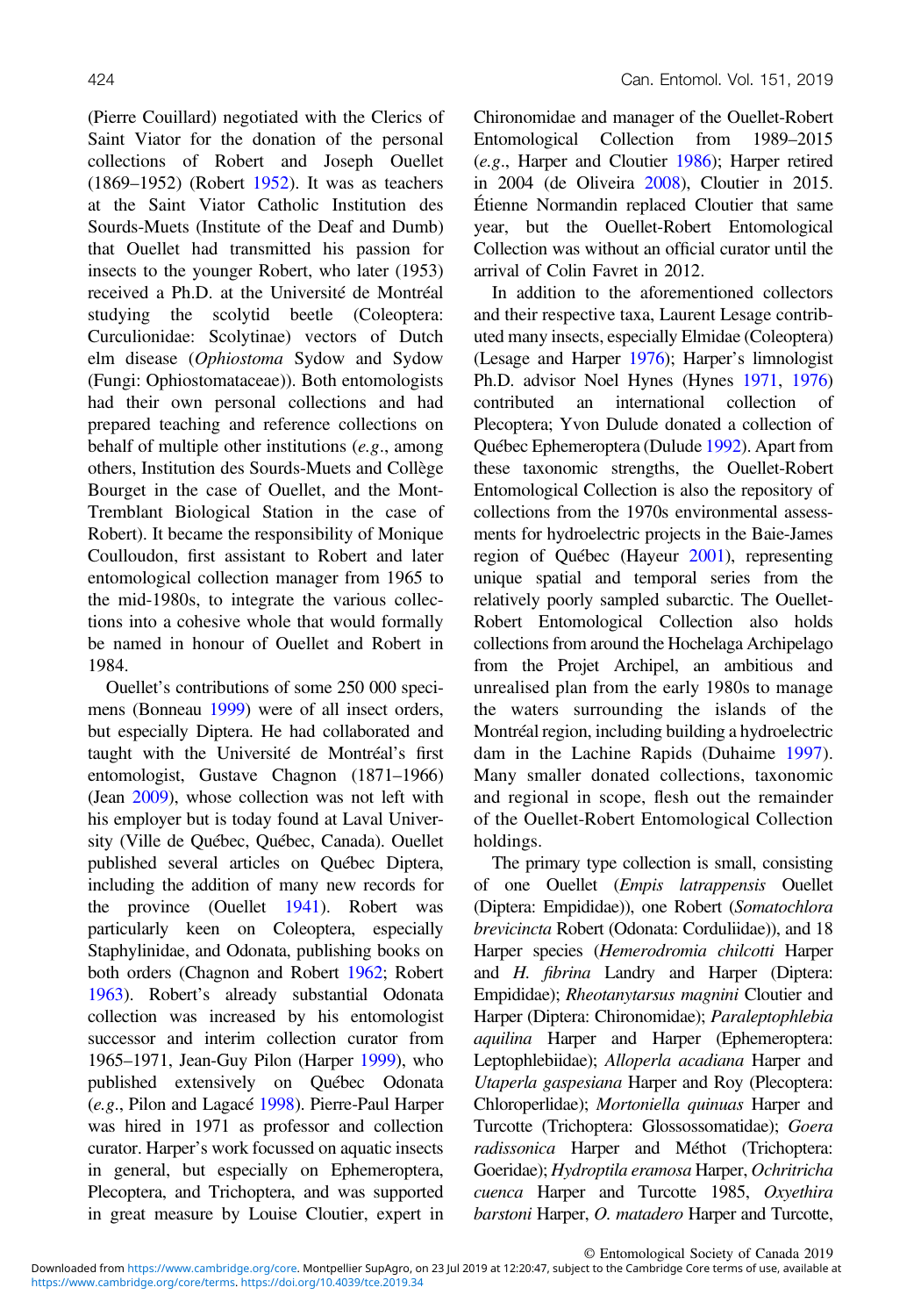and O. roberti Harper and Roy (Trichoptera: Hydroptilidae); Limnephilus nimmoi Roy and Harper (Trichoptera: Limnephilidae); Atopsyche cajas Harper and Turcotte, A. catherinae Harper and Turcotte, A. chirimachaya Harper and Turcotte, A. janethae Harper and Turcotte (Trichoptera: Rhyacophilidae)). The Ouellet-Robert Entomological Collection houses secondary types for 101 species.

# The Ouellet-Robert Entomological Collection in the digital age

Natural history collections have long been primary sources of research data for systematists, and technological advances are progressively enhancing the contributions of collections to the systematics disciplines (Wen *et al.* [2015](#page-8-0)). Collections are also increasingly relevant to comparatively new and emergent research fields such as global change (Kharouba et al. [2019](#page-7-0)), biodiversity (Meineke et al. [2019](#page-7-0)), conservation (Drew [2011](#page-7-0)), evolution (Holmes et al. [2016](#page-7-0)), and genomics (Buerki and Baker [2015](#page-6-0)). Despite their documented value (Suarez and Tsutsui [2004](#page-8-0); Bradley et al. [2014](#page-6-0)), or perhaps rather because of it, collections face new resource-limited challenges in providing the services and data requested by the world's biological researchers; in addition to the traditional obligations of specimen curation and collection growth, natural history collections are called upon to make their specimen data available in electronic form (Council of Canadian Academies and Expert Panel on Biodiversity Science [2010;](#page-6-0) Kemp [2015](#page-7-0); Schindel and Cook [2018](#page-8-0)).

The Ouellet-Robert Entomological Collection was late in adopting the informatics technology and modern curatorial practices that underpin much of the modern added value of a collection (Baird [2010](#page-6-0); Beaman and Cellinese [2012\)](#page-6-0). In 2012, the collection moved across town to new climate-controlled facilities at the Université de Montréal's Biodiversity Centre, located on the grounds of the Montreal Botanical Garden. Having also hired a new curator (Favret), it was an opportune moment for a thorough appraisal of the collection and for creating a vision of its future development. Up until recently, knowledge of the important holdings of the Ouellet-Robert Entomological Collection was either transferred from person to person or stored within the collection archives. Revitalising the collection and planning for its medium-term to long-term growth and improvement required an accurate understanding of its current status. In order to increase the profile and relevance of the Ouellet-Robert Entomological Collection to systematics and other disciplines, over the past 10 years, collection personnel have sought to acquire, assemble, and systematise electronically data useful both to potential users of the collection and for setting curatorial priorities. Specifically, we profiled the curatorial condition of the collection, inventoried its holdings, and digitised the specimen metadata of select taxa.

### Collection profile

A collection profile is a quantitative assessment of the health of a natural history collection. The collection is evaluated in terms of the long-term conservation and stability of the specimens, their labels, and their containers, and the level of preparation, identification, and digitisation of the specimens. Profiling units are identified; in the case of entomological collections, these would typically be insect drawers, vial racks, and slide boxes. Once each profiling unit in the collection has been evaluated, curators have quantitative data with which to make informed decisions regarding the parts of the collection requiring attention. One of the first formal profiling systems, developed by the Department of Entomology at the United States National Museum of Natural History, graded each collection profiling unit on a single scale of 1–10 (McGinley [1993](#page-7-0)). Similar systems were developed specifi-cally for vertebrate (Williams et al. [1996](#page-8-0)), paleontological (Adrain et al. [2006\)](#page-6-0), slide (Neuhaus et al. [2017\)](#page-7-0), and mammal collections (Rivera-León et al.  $2018$ ). In order to establish curatorial priorities across the multiple biological natural history collections at a single institution, the Illinois Natural History Survey (Champaign, Illinois, United States of America) developed a profiling system that parsed collection health into eight criteria (Favret et al. [2007\)](#page-7-0): conservation status (the physical condition and long-term stability of the specimens), processing state (from unprepared bulk samples to fully curated specimens), container condition (e.g., the stability and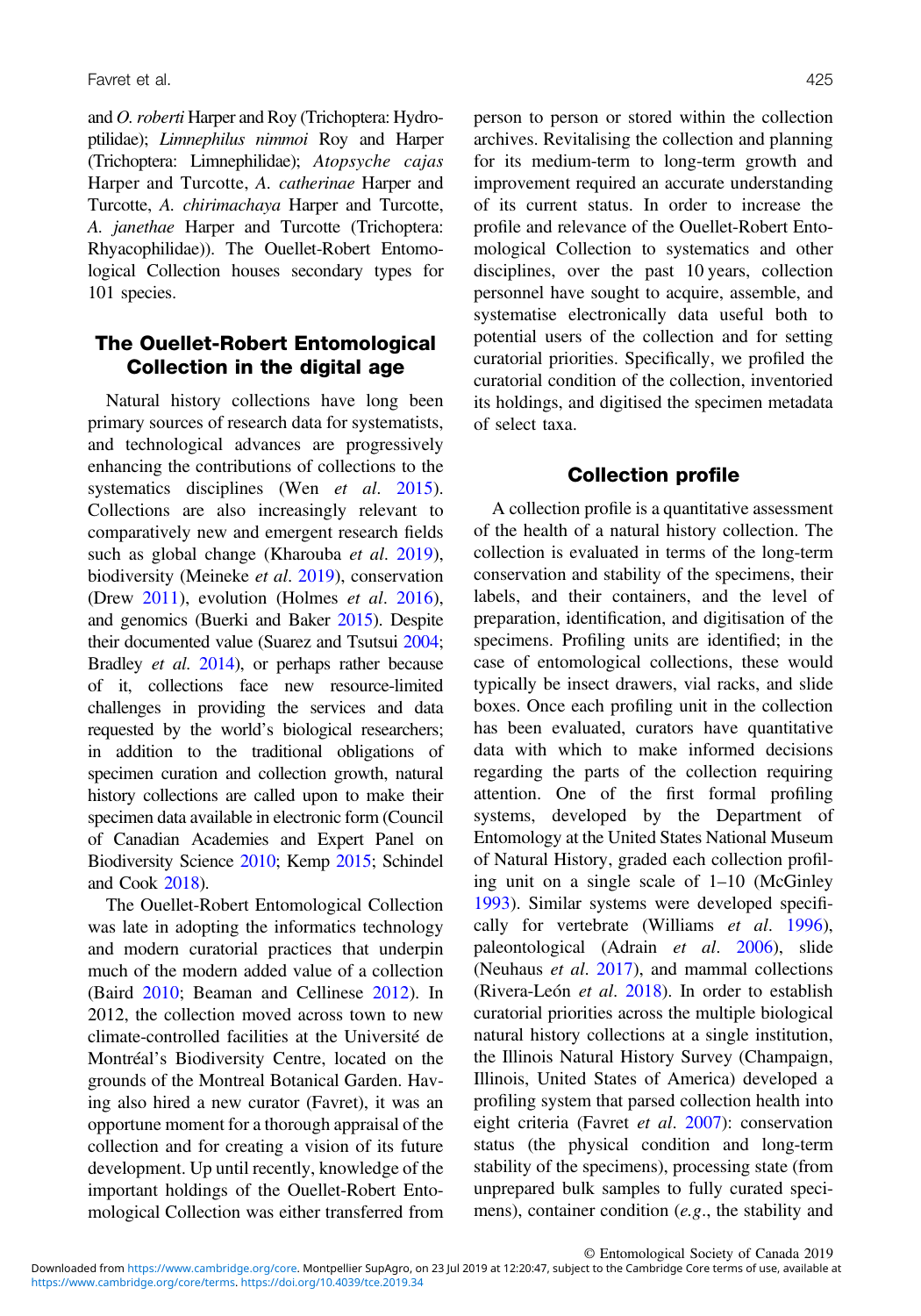Fig. 1. Relative conservation status of parts of the pinned and enveloped (dry) and alcohol-preserved (wet) collection with more than 100 profiling units; in black, grey, and white, the proportion of profiling units scoring 1 (problematic), 2 (substandard), and 3 (acceptable), respectively.



fitness of unit trays or vial stoppers), condition of labels (i.e., their legibility and permanence), identification level (unidentified or identified to order, family, genus, or species), arrangement level (e.g., mixed taxa or crowded specimens), data quality (presence of all pertinent data on labels), and computerisation level (no computerisation to fully databased specimen data). Most of these criteria are graded on a scale of 1–4: 1 – problematic, generally requiring immediate attention; 2 – substandard, to be addressed when resources allow; 3 – acceptable, stable, and not requiring intervention; 4 – ideal, the best possible scenario. See Favret et al. ([2007\)](#page-7-0) for a full description of the profiling criteria and their respective scales.

We began by assigning unique identifiers to three kinds of profiling units – Cornell drawers, vial racks, and slide trays and boxes: identifiers were simple sequential numbers from 1–2962, irrespective of kind, taxonomy, or location. Secondly, in order in the future to be able to quickly find specific profiling units requiring attention, each was identified by kind and located in space by cabinet (1–200) and shelf number (1–24). For example, profiling unit 2285 is the 15th vial rack located on the 11th shelf in cabinet 193. Third, the profile was conducted using the aforementioned eight criteria, data being entered into the File-Maker Pro (Santa Clara, California, United States of America) database described by Favret et al. [\(2007\)](#page-7-0). As we were examining the Cornell drawers, we took the opportunity to take an overhead photograph of each and upload it to the database. These photographs give us a quick view of approximately how many specimens and unit trays are in the drawer, how tightly packed the specimens are, and whether there are any anomalies (e.g., envelopes or microscope slides in what is otherwise a drawer of pinned specimens, empty or non-standard unit trays).

The collection profile provides quantitative data to help inform curatorial priorities. Unsurprisingly, given the attention accorded to them by relatively recent personnel, the aquatic orders Ephemeroptera, Plecoptera, and Trichoptera are in excellent condition. Along most of the eight assessment criteria, the profiling units scored acceptably. Of note regarding the container condition are substandard hard-bottom unit trays in much of the pinned collection. The single most important criterion is conservation status, judging

<span id="page-3-0"></span>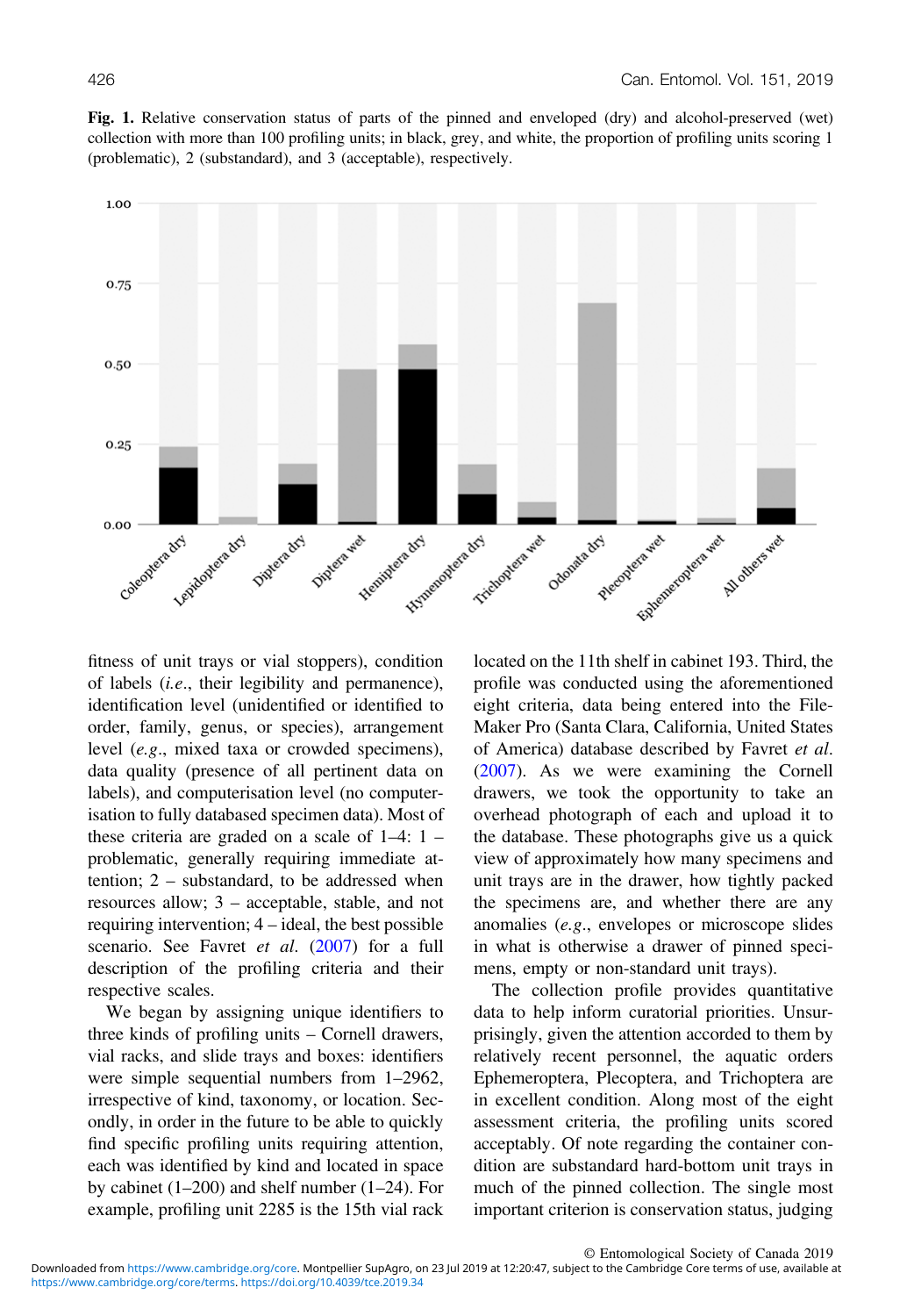|                  | Number of species | Number of species<br>from Québec | Number of dry<br>specimens | Number of ethanol-<br>preserved lots |
|------------------|-------------------|----------------------------------|----------------------------|--------------------------------------|
| Coleoptera       | 9519              | 3132                             | 251 212                    | 1370                                 |
| Lepidoptera      | 3614              | 1234                             | 35 001                     | 521                                  |
| Diptera          | 3235              | 2560                             | 85 424                     | 8416                                 |
| Hemiptera        | 1569              | 957                              | 52 438                     | 1103                                 |
| Hymenoptera      | 1379              | 1149                             | 51 353                     | 548                                  |
| Trichoptera      | 530               | 395                              | 1519                       | 8254                                 |
| Odonata          | 523               | 196                              | 58 959                     | 1161                                 |
| Plecoptera       | 465               | 117                              | 398                        | 6691                                 |
| Ephemeroptera    | 336               | 168                              | 29                         | 6490                                 |
| All other orders | 663               | 413                              | 6419                       | 3727                                 |
| Total            | 21 833            | 10 321                           | 542 752                    | 38 281                               |

Table 1. Summary of inventory: number of identified species and amount of preserved material of select orders.

the long-term safety of the specimens. Of serious concern is the condition of certain parts of the pinned collection, especially the Hemiptera (Fig. [1\)](#page-3-0). The poor scores are largely due to specimens having become unglued from their points (Deans [2018](#page-7-0)). Meanwhile, most of the Odonata are contained in paper envelopes and thus not easily examined, and many of the alcohol-preserved Diptera are low on preservative; these two parts of the collection, therefore, received many substandard scores. Thanks to the profiling, we located the exact drawers, scattered in the collection, that contain unprocessed material (e.g., specimens in pill boxes), unit trays with mixed taxa, and unsorted or too-denselyarranged specimens. We upgraded the computerisation level of the entire collection by performing the inventory and the specimen label data capture (see below). The collection profile thus has provided us with specific action items for the contents of specific drawers and vial racks that we can prioritise as collection improvement progresses.

## Collection inventory

Rather than focussing immediately on specimen-level data capture, a critical first step in collection computerisation would be an inventory of the holdings of the collection, that is, a simple list of the taxa in the collection, perhaps including the number of specimens and some indication of their geographic provenance. Such a list would inform potential users whether the collection holds specimens of interest and whether to request additional information, submit a loan request, or schedule a visit. An inventory also quantifies the taxonomic and geographic strengths of a collection and therefore helps curatorial staff decide which taxa should be targeted for specimen-level data capture.

We did not have the resources to perform particularly labour-intensive tasks such as updating the nomenclature of all the taxa or recording the full range of geographic provenance of the specimens. We therefore limited our taxonomic data to the names as found with the specimens and the geographic provenance of taxa to three hierarchical categories: "Québec" if at least one specimen of a taxon was collected in the province, "North America" if at least one specimen was collected on the continent (but not in Québec), and "exotic" for all others. For each taxon within each profiling unit, we counted the number of collection objects, that is, the number of insect pins, envelopes, pill boxes, alcohol vials, or microscope slides. We did not record the number of specimens associated with each collection object, although the vast majority of pins held a single specimen. Inventory data were added to a relational table in the same database used for profiling. These data are available for search and download as a spreadsheet-compatible Darwin Core archive (Wieczorek et al. [2012](#page-8-0)) at Canadensys.net: [https://doi.org/10.5886/vehj9v.](https://doi.org/10.5886/vehj9v)

The Ouellet-Robert Entomological Collection houses over 20 000 insect species, of which half include specimens from Québec (Table 1). This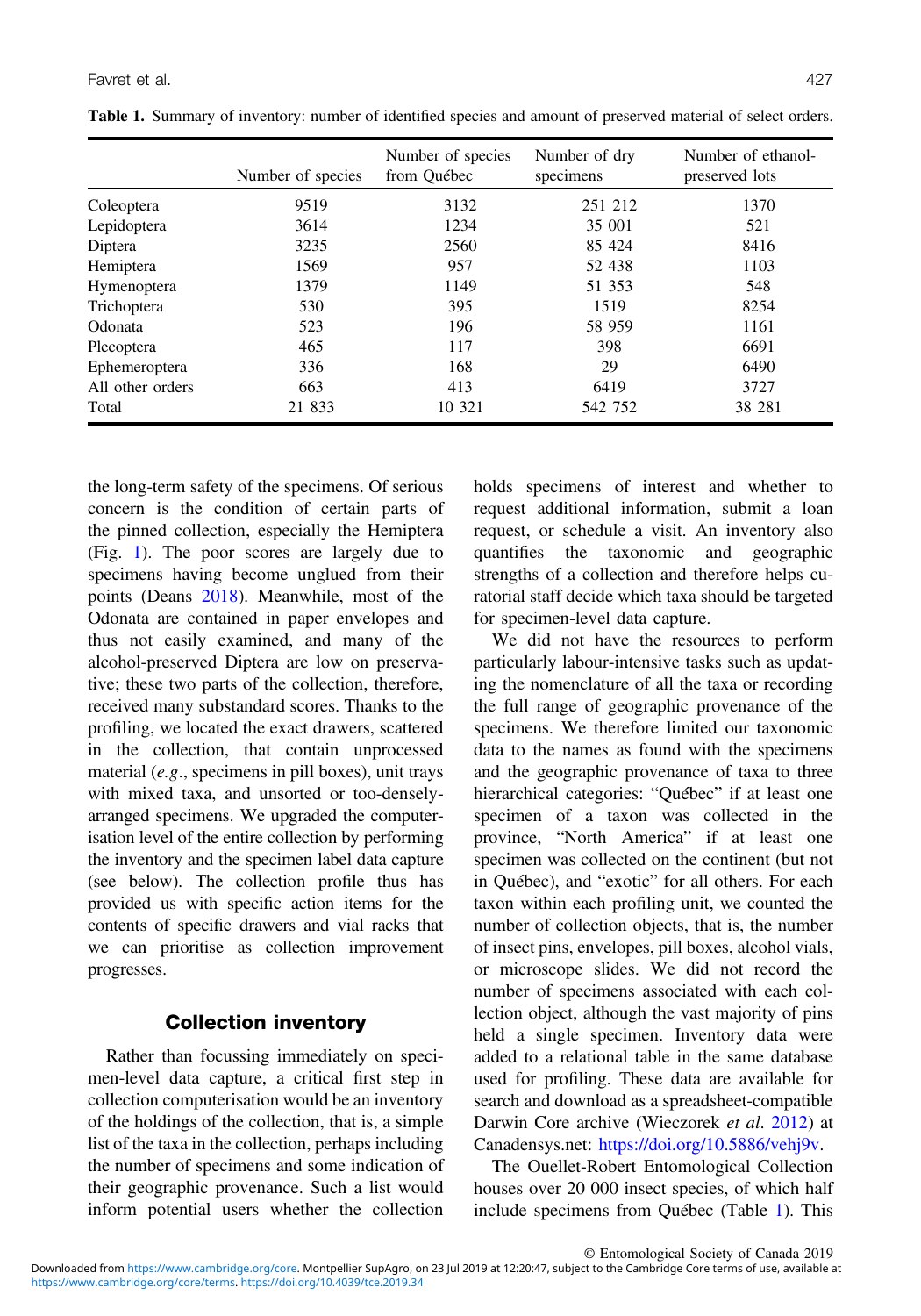latter figure represents 62% of the 16 600 described species recorded from or probably residing in Québec (Loiselle and Francoeur [1992](#page-7-0)). There are 542 752 dry specimens in 1735 Cornell drawers identified at least to order on pins or in envelopes and pill boxes; 72% are identified to species level. A rough subsampling of the vials provided a conservative estimate of 25 specimens per vial, although this number varies greatly by taxon and processing state (e.g., a thousand bulksampled larvae versus a single holotype). The 38 281 vials in 1198 vial racks in the collection give us a rough estimate of 957 025 alcoholpreserved specimens. Therefore, omitting backlogged material not identified at least to the ordinal level, the collection houses approximately 1.5 million specimens, of which roughly one-third consists of pinned material. The microscope slide collection is negligible, although the aphid collection is growing quickly per Favret's taxonomic expertise.

### Specimen digitisation

Because collections are arranged taxonomically, they are predisposed to be used by their traditional clientele, taxonomists. However, rather than seeking the geographic or temporal provenance of specific taxa, non-traditional users in conservation biology, ecology, and other fields might prefer to see the list of taxa from a specific locale, time period, or host plant, for example. These specimen metadata, data normally found on specimen labels, can only be made available and analysed by computerising them (Shaffer et al. [1998](#page-8-0); Baird [2010\)](#page-6-0). Although the value of specimen metadata is well known (Favret and Dewalt [2002](#page-7-0); Scoble [2010](#page-8-0); Smith and Blagoderov [2012](#page-8-0); Meineke et al. [2019\)](#page-7-0), due to their sheer size in terms of number of specimens and taxa, entomological collections lag far behind vertebrate collections and herbaria in their level of computerisation (Constable et al. [2010;](#page-6-0) Sikes et al. [2016](#page-8-0); Sweeney *et al.* [2018](#page-8-0)).

As part of the initial funding for Canadensys.net, a network of Canadian collections and collections-based researchers serving organismal occurrence data (namely museum specimen data) on the Internet, selected taxonomic strengths of the Ouellet-Robert Entomological Collection

were targeted for specimen-level metadata capture. One exceptional strength made evident by our inventory is the Odonata collection, including 33 123 museum objects (envelopes, pins, and vials) representing some 60 000 specimens. The label data associated with the Odonata museum objects were electronically recorded in another FileMaker Pro relational database, each object being given a unique identifier label. The taxonomic nomenclature was updated using recent checklists (Garrison and von Ellenrieder [2016](#page-7-0); Paulson and Dunkle [2018](#page-7-0); Savard [2018](#page-8-0)). North American collection geoposition coordinates were found retrospectively using the Canada Geographical Names Database at Natural Resources Canada and the Geographic Names Information System at the United States Geological Survey. The other aquatic taxa targeted for specimen-level databasing were the Ephemeroptera (7062 records) and Trichoptera (8844 records). All Ouellet-Robert Entomological Collection specimen-level data are available at Canadensys.net: <https://doi.org/10.5886/qwvt63fz>.

#### **Perspectives**

The results of the data capture presented here provide us the information needed to map the way forward. Along with assuring healthy collection growth, the priority clearly is to stabilise and upgrade the problematic parts of the collection, for example, by replacing hardbottom unit trays and securing specimens fallen from point mounts. As the value of a collection is entirely based on its active use, it is hoped that the inventory will inform interested parties of the collection holdings and stimulate inquiries, loan requests, and visits. The profile and online inventory will be updated as various sections of the collection are re-curated and as new material is added. Likewise, the Odonata data should prove useful to a number of researchers, and we hope their use will help us secure funding to extend specimen digitising to other parts of the collection. The Odonata specimen label data of six other insect collections in Québec have recently been digitised, complementing the Ouellet-Robert Entomological Collection dataset.

In addition to providing collection data to external parties, we are also stimulating local interest in the collection. Natural history

© Entomological Society of Canada 2019

[https://www.cambridge.org/core/terms.](https://www.cambridge.org/core/terms) <https://doi.org/10.4039/tce.2019.34> Downloaded from [https://www.cambridge.org/core.](https://www.cambridge.org/core) Montpellier SupAgro, on 23 Jul 2019 at 12:20:47, subject to the Cambridge Core terms of use, available at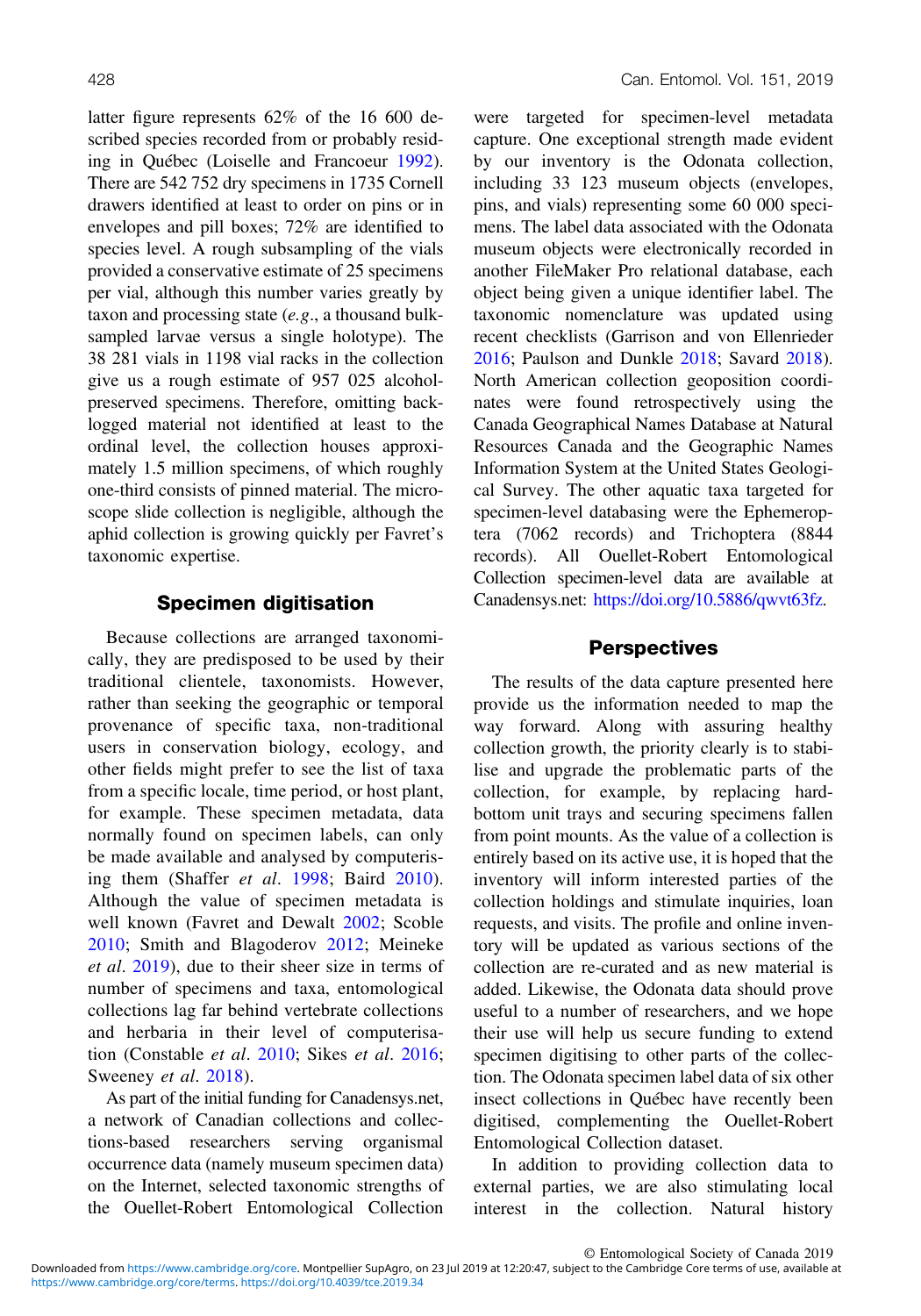<span id="page-6-0"></span>collections are unique educational resources (Cook et al. 2014) and venues for public engagement (Ballard et al. 2017). Students from the entomology and insect systematics courses taught at the Université de Montréal contribute to the collection as part of their course activities; a student-led natural history collection club (Gerdes et al. [2017\)](#page-7-0), "Club QMOR", participates in collection curation on a biweekly basis; a Facebook page and blog (where entomology students publish species pages: [http://qmor.umontreal.ca\)](http://qmor.umontreal.ca) maintain a social media presence for the collection. An upcoming guidebook to the insects of Québec includes 2300 species, almost all of which are presented with high-quality photographs of Ouellet-Robert Entomological Collection specimens. Having gone through three phases of development, collecting the initial bulk of specimens (1930–1964), the integration of the Ouellet, Robert, and other collections and the official inauguration of the Ouellet-Robert Entomological Collection (1965–1984), and the physical growth, curatorial improvement, and move to new facilities (1985–2012), the Ouellet-Robert Entomological Collection has now entered into a new phase of electronic data capture and dissemination and increased activity.

#### Acknowledgements

We express our heartfelt thanks and recognition to the former curator, the late Pierre-Paul Harper, deceased as this article went to press and in whose memory we dedicate it, for help with the historical narrative of the collection and especially for his tireless devotion to the Ouellet-Robert Entomological Collection over many years.

The authors are the Ouellet-Robert Entomological Collection's current curator (C.F.), current collection manager (É.N.; e-mail: [qmor.](mailto:qmor.umontreal@gmail.com) [umontreal@gmail.com](mailto:qmor.umontreal@gmail.com)), and former collection manager (L.C.). Undergraduate student collection workers executed the profiling and inventory umontreal *w* gmail.com), and former collection<br>manager (L.C.). Undergraduate student collec-<br>tion workers executed the profiling and inventory<br>work: Marie-Ève Garon-Labrecque, Chloé Laubu, Jeyadarshan Jeyabalaratnam, Paul work: Marie-Ève Garon-Labrecque, Chloé<br>Laubu, Jeyadarshan Jeyabalaratnam, Paul<br>Mayrand, and Élise St-Pierre. Volunteer Joanie Guillemet extracted metadata from the inventory/ profile database. Canadensys personnel

Bénédicte Rivière and Carole Sinou uploaded 429<br>Bénédicte Rivière and Carole Sinou uploaded<br>and cross-checked the Ouellet-Robert Entomological Collection inventory online data. Funding for the activities described herein was provided by the University of Montréal Department of Biological Sciences, and Canadensys funding to Anne Bruneau and colleagues from the Canada Foundation for Innovation.

#### **References**

- Adrain, T.S., Lewis, D.N., and Horton, M.M. 2006. Improving curation standards in paleontology collections through the application of "McGinley levels". Collection Forum, 21: 19–32.
- Baird, R.C. 2010. Leveraging the fullest potential of scientific collections through digitization. Biodiversity Informatics, 7: 130–136.
- Ballard, H.L., Robinson, L.D., Young, A.N., Pauly, G.B., Higgins, L.M., Johnson, R.F., and Tweddle, J.C. 2017. Contributions to conservation outcomes by natural history museum-led citizen science: examining evidence and next steps. Biological Conservation, 208: 87–97.
- Beaman, R. and Cellinese, N. 2012. Mass digitization of scientific collections: new opportunities to transform the use of biological specimens and underwrite biodiversity science. ZooKeys, 209: 7–17.
- Bonneau, G. 1999. Joseph Ouellet c.s.v.– sa vie son oeuvre– pionnier de l'enseignement de l'entomologie à l'Université de Montréal. Antennae: Bulletin de la Société d'entomologie du Québec, 6: 12–16.
- Bradley, R.D., Bradley, L.C., Garner, H.J., and Baker, R.J. 2014. Assessing the value of natural history collections and addressing issues regarding longterm growth and care. BioScience, 64: 1150–1158.
- Buerki, S. and Baker, W.J. 2015. Collections-based research in the genomic era. Biological Journal of the Linnean Society, 117: 5–10.
- Chagnon, G. and Robert, A. 1962. Principaux coléoptères de la province de Québec, deuxième édition. Les Presses de l'Université de Montréal, Montréal, Québec, Canada.
- Constable, H., Guralnick, R., Wieczorek, J., Spencer, C., Peterson, A.T., and The VertNet Steering Committee. 2010. VertNet: a new model for biodiversity data sharing. Public Library of Science Biology, 8: e1000309.
- Cook, J.A., Edwards, S.V., Lacey, E.A., Guralnick, R.P., Soltis, P.S., Soltis, D.E., et al. 2014. Natural history collections as emerging resources for innovative education. BioScience, 64: 725–734.
- Council of Canadian Academies and Expert Panel on Biodiversity Science. 2010. Canadian taxonomy: exploring biodiversity, creating opportunity. Council of Canadian Academies, Ottawa, Ontario, Canada.

© Entomological Society of Canada 2019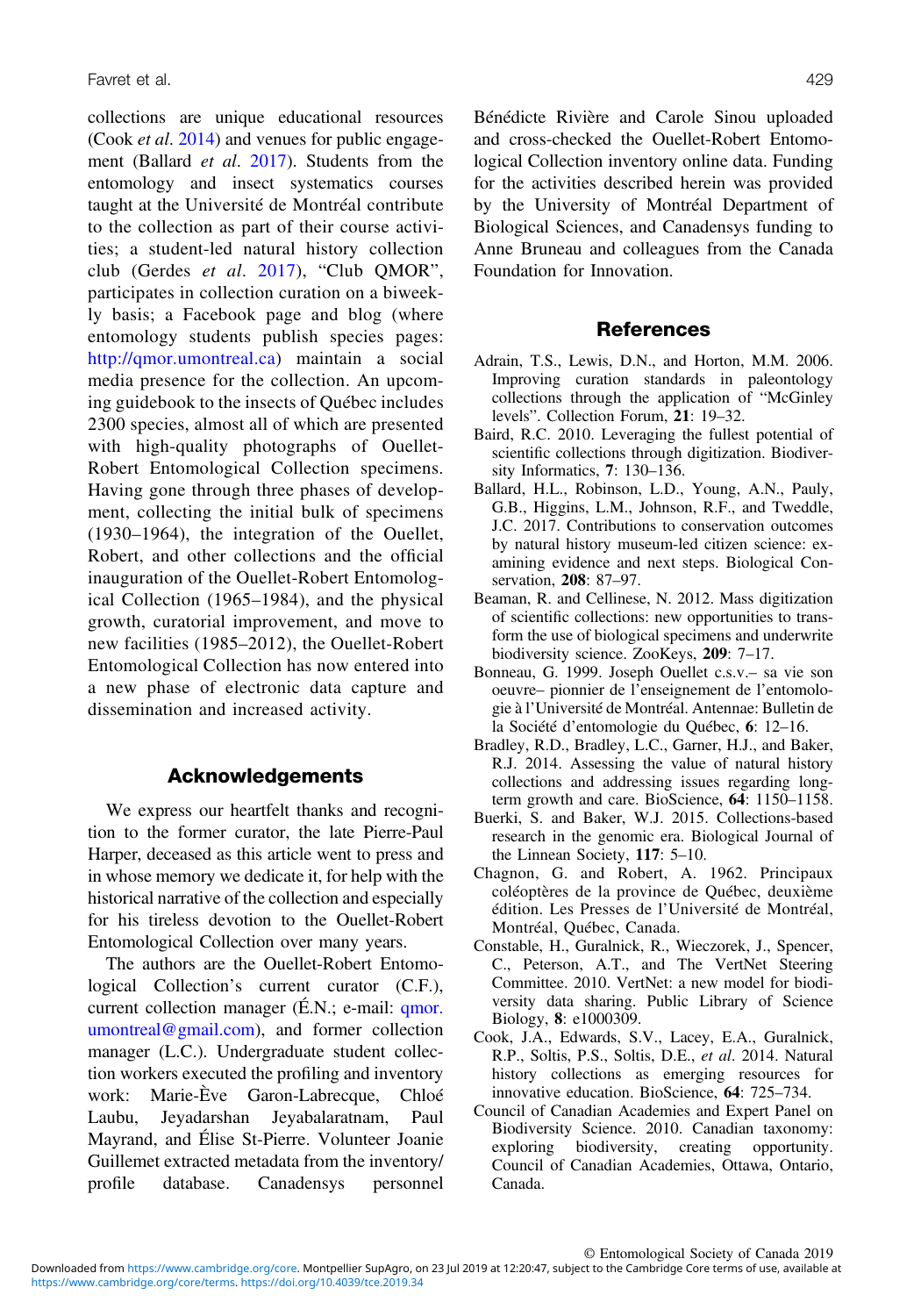- <span id="page-7-0"></span>Deans, A.R. 2018. A review of adhesives for entomotaxy. PeerJ Preprints, 6: e27184v1.
- de Oliveira, D.D. 2008. Pierre-Paul Harper, à la recherche du savoir pour mieux l'enseigner. Antennae: Bulletin de la Société d'entomologie du Québec, 15: 11.
- Drew, J. 2011. The role of natural history institutions and bioinformatics in conservation biology. Conservation Biology, 25: 1250–1252.
- Duhaime, É. 1997. Le projet archipel: historique et évaluation des fondements théoriques. Canadian Journal of Regional Science, 20: 351–365.
- Dulude, Y. 1992. Les éphémères du pêcheur québécois. Éditions de l'Homme, Montréal, Québec, Canada.
- Evenhuis, N.L. 2018. The insect and spider collections of the world website. Available from [http://hbs.bishop](http://hbs.bishopmuseum.org/codens) [museum.org/codens](http://hbs.bishopmuseum.org/codens) [accessed 14 April 2019].
- Favret, C., Cummings, K.S., McGinley, R.J., Heske, E.J., Johnson, K.P., Phillips, C.A., et al. 2007. Profiling natural history collections: a method for quantitative and comparative health assessment. Collection Forum, 22: 53–65.
- Favret, C. and Dewalt, R.E. 2002. Comparing the Ephemeroptera and Plecoptera specimen databases at the Illinois Natural History Survey and using them to document changes in the Illinois fauna. Annals of the Entomological Society of America, 95: 35–40.
- Garrison, R. and von Ellenrieder, N. 2016. A synonymic list of the New World Odonata. Odonata-Central: an online resource for the distribution and identification of Odonata. Available from <www.odonatacentral.org/docs/NWOL.pdf> [accessed 14 April 2019].
- Gerdes, C., Harris, K.M., Beas-Moix, M., and Marsico, T.D. 2017. The transformative power of student-led natural history collections clubs. Collection Forum, 31: 70–83.
- Harper, P.P. 1999. Dr Jean-Guy Pilon, trente ans de passion pour les Odonates. Antennae: Bulletin de la Société d'entomologie du Québec, 2: 14–17.
- Harper, P.P. and Cloutier, L. 1986. Spatial structure of the insect community of a small dimictic lake in the Laurentians (Québec). Internationale Revue der gesamten Hydrobiologie und Hydrographie, 71: 655–685.
- Hayeur, G. 2001. Synthèse des connaissances environnementales acquises en milieu nordique de 1970 à 2000. Hydro-Québec, Montréal, Québec, Canada.
- Holmes, M.W., Hammond, T.T., Wogan, G.O.U., Walsh, R.E., LaBarbera, K., Wommack, E.A., et al. 2016. Natural history collections as windows on evolutionary processes. Molecular Ecology, 25: 864–881.
- Hynes, H.B.N. 1971. The ecology of running waters. University of Toronto Press, Toronto, Ontario, Canada.
- Hynes, H.B.N. 1976. Biology of Plecoptera. Annual Review of Entomology, 21: 135–153.
- Jean, C. 2009. Gustave Chagnon (1871–1966): une carrière tardive en entomologie. Antennae: Bulletin de la Société d'entomologie du Québec, 16: 10–12.
- Kemp, C. 2015. The endangered dead. Nature, 518: 292–294.
- Kharouba, H.M., Lewthwaite, J.M.M., Guralnick, R., Kerr, J.T., and Vellend, M. 2019. Using insect natural history collections to study global change impacts: challenges and opportunities. Philosophical Transactions of the Royal Society B: Biological Sciences, 374: 20170405.
- Leroux, E.J. 1964. Adrien Robert c.s.v., 1906–1964. Annales de la Société entomologique du Québec, 9:  $11-13$
- Lesage, L. and Harper, P.P. 1976. Cycles biologiques d'Elmidae (Coléoptères) de ruisseaux des Laurentides, Québec. Annales de Limnologie, 12: 139–174.
- Loiselle, R. and Francoeur, A. 1992. Diversité et classification des insectes et autres hexapodes. Entomofaune du Québec, Document Technique, 6: 1–64.
- McGinley, R.J. 1993. Where's the management in collections management? Planning for improved care, greater use, and growth of collections.  $In$  Congreso Mundial Sobre Preservación y Conservación de Colecciones de Historia Natural. Volume 3. Temas de Actualidad, Iniciativas Direcciones Futuras Sobre Preservación y Conservación de Colecciones de Historia Natural. Edited by C.L. Rose, S.L. Williams, and J. Gisbert. Dirección General de Bellas Artes y Archivos, Madrid, Spain. Pp. 309–338.
- Meineke, E.K., Davies, T.J., Daru, B.H., and Davis, C.C. 2019. Biological collections for understanding biodiversity in the Anthropocene. Philosophical Transactions of the Royal Society B: Biological Sciences, 374: 20170386.
- Neuhaus, B., Schmid, T., and Riedel, J. 2017. Collection management and study of microscope slides: storage, profiling, deterioration, restoration procedures, and general recommendations. Zootaxa, 4322: 1–173.
- Ouellet, J. 1941. Additions au catalogue des diptères du Québec. Naturaliste Canadien, 68: 121–141.
- Paulson, D.R. and Dunkle, S.W. 2018. A checklist of North American Odonata including English name, etymology, type locality, and distribution. Odonata-Central: an online resource for the distribution and identification of Odonata. Available from [www.odonatacentral.org/docs/NA\\_Odonata\\_Check](www.odonatacentral.org/docs/NA_Odonata_Checklist.pdf) [list.pdf](www.odonatacentral.org/docs/NA_Odonata_Checklist.pdf) [accessed 14 April 2019].
- Pilon, J.G. and Lagacé, D. 1998. Les odonates du Québec. Entomofaune du Québec, Chicoutimi, Québec, Canada.
- Rivera-León, V.E., Hortelano-Moncada, Y., and Cervantes, F.A. 2018. Health level of a mammal collection. Revista Mexicana de Biodiversidad, 89: 402–411.
- Robert, A. 1952. Brother Joseph Ouellet and his works. Annuaire de la congrégation des clercs de Saint-Viateur, 1952: 56–65.
- Robert, A. 1963. Les libellules du Québec. Station biologique du Mont Tremblant, Service de la recherche, Ministère de la chasse et des pêcheries, Ville de Québec, Québec, Canada.